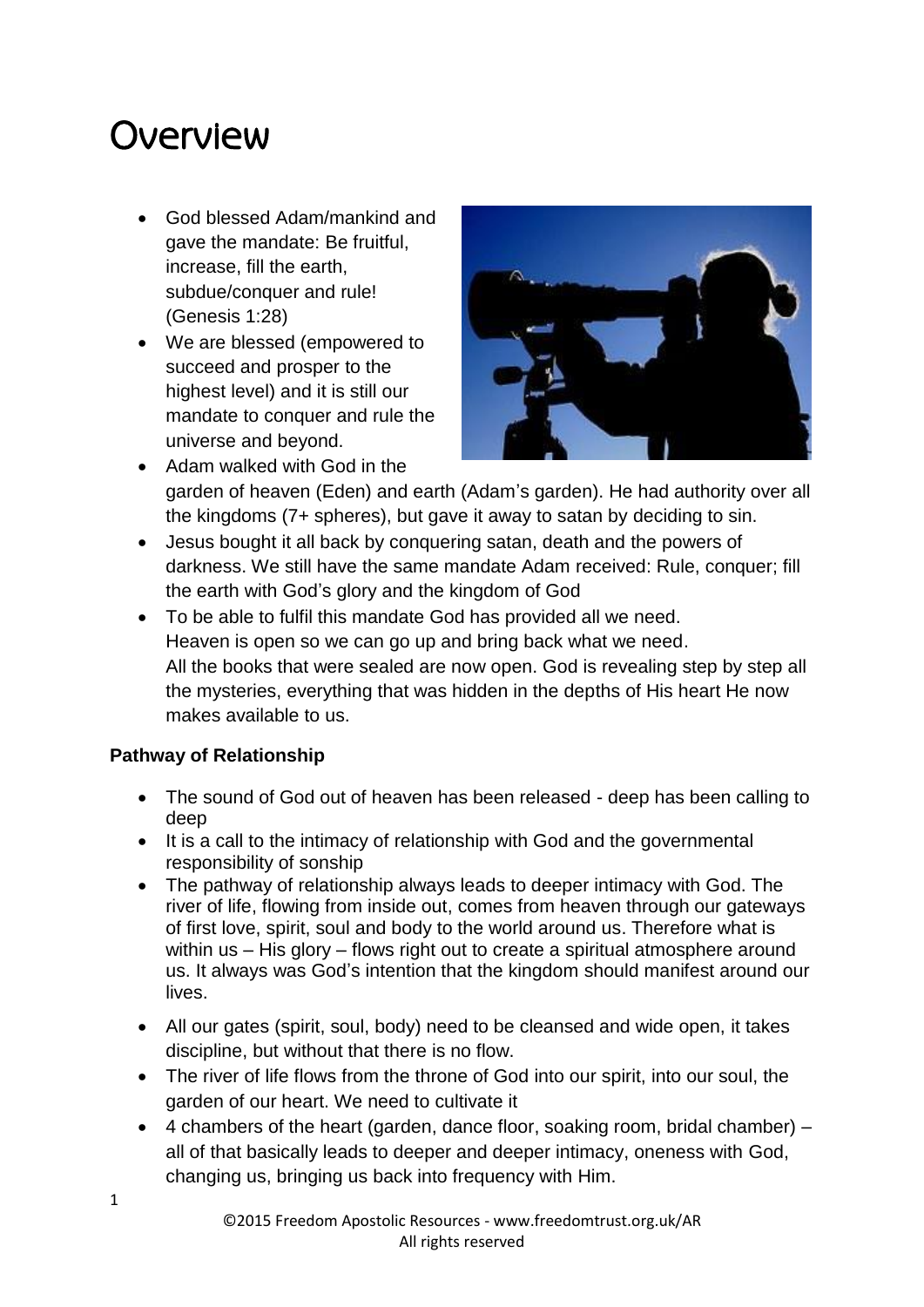- We can also go in the other direction through the first love gate, following the river of life back upstream into heaven (Rev.4:1 "Come up here") – to Eden, the Father's garden – going up waterfalls, finding the tree of life which always has fruit for the healing of the nations, scrolls, throne of grace. You can offload everything, sit on Father's lap, get to know His heart. The Father works in you and you change while there.
- Through the pathway of relationship we will develop a deep love-relationship with God – really knowing Him (His heart, His ways, not just His works) – trusting Him completely.
- We will totally overcome the orphan spirit/slavery mentality, embracing sonship with all that it implies (knowing who we really are, being absolutely at rest in Him, no more striving, total surrender).
- Path of relationship is a time of training: Zech.3:6-7 (servant-bondservantsteward-friend-lord-king-son) being faithful at every step and then being rewarded with more responsibility.
- We learn to hear His voice (learning through meditation, activations etc.)
- Our spirit needs to get trained, to grow etc.
- We need to start the process of transformation. Getting cleansed, refined, sanctified, transformed (spirit, soul and body – to the point where satan "has nothing in us"); dealing with behaviour (soul) thoughts and intentions of the heart (motives, trading floors) and bone and marrow (transformation of DNA).

### **Pathway of Responsibility**

- After being established in deep relationship (and that has to be continuous) with God we will start on the pathway of rulership (all ruling, all authority comes out of a love-relationship with God). Sonship leads to rulership, we are co-heirs of the kingdom together with Christ.
- The pathway of responsibility leads to greater kingdom rulership in the realms of heaven
- On this pathway everything flows from outside in, from earth to heaven as we present ourselves daily as living sacrifices in heaven to be able to rule.
- Rev.4:1 'Come up here'. We go up, the door is open, Jesus is waiting  $-$  We enter through the Way, the Truth and the Life (veils between the heavenly dimensions).
- We present ourselves as a living sacrifice because we want to know and do His will Rom.12, 1-2. We need to do it every day, surrender, dying to self, receiving His life and living for and with Him.
- We enter into the Holy of Holiest in heaven, around the ark, we get to know the will of God for us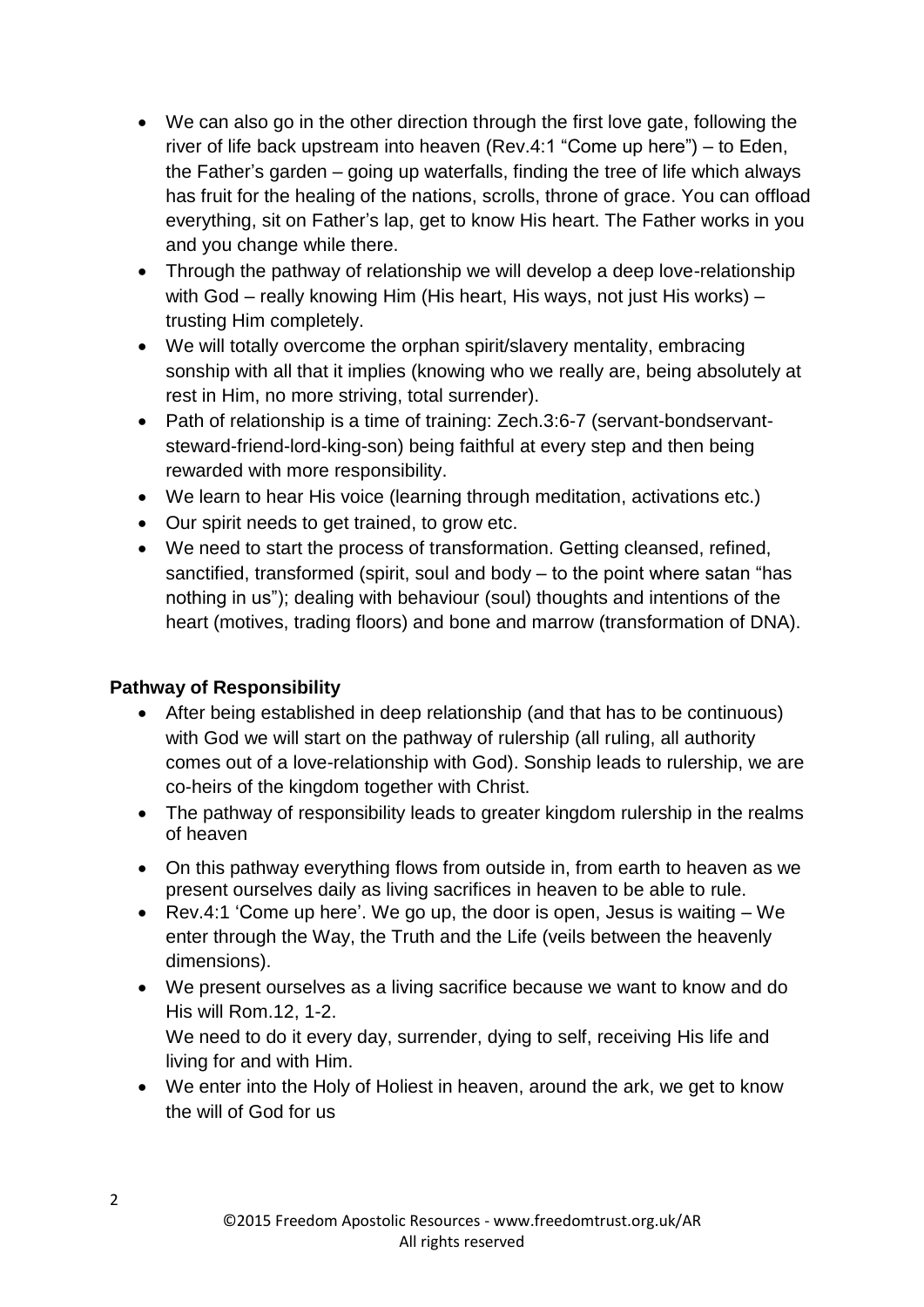- We get enthroned on our mountain (represents our sphere of authority) and learn to rule/govern first our own life, being faithful. At that point we are lords in the realm of the kingdom of God.
- We will get to know about the different dimensions/layers of heaven
- Getting to know more of our scroll of life/destiny
- We will come into our true identity
- Learning to get scrolls with blueprints, mandates or legislation from heaven, getting strategies from heaven of how to put it all into practice
- Learning to administrate the kingdom from our mountains (we will start out with 7 spheres of authority – mountains – entrusted to us)
- Being given further spheres of authority: church, area, city of refuge, wider region, over nation(s) according to our individual destinies.
- Getting help/mentoring from Wisdom (see Prov.8 and 9), 7 spirits of God, angels
- Learning to work together with angels in general and getting to know our personal angels
- Learning to use the court of accusation to remove legal rights of the enemy
- Learning to use other courts in heaven
- We will live in two dimensions at the same time (earth and heaven) and thus continually bring heaven to earth
- Growing to the point where we govern His house, have charge of His courts in heaven (Zech.3,7) and stand in the assembly of God
- We will be involved in legislation (making and enacting kingdom laws), get authority to rule in heavenly government to facilitate the restoration of all things to answer creations groan for the sons of God to bring the freedom of the glory of the sons to the whole created order (Romans 8:19)
- At any point, even if we have certain positions in lordship, kingship, rulership, we will always only have as much authority as we are living in holiness and as we have gone through deep levels of personal transformation.

Roughly 2012 to 2015 was the transition from the old to the new order (symbolically from the wilderness into the Promised Land)

1975 Prophetic call by Bob Jones for the billion-fold harvest (about 20% of the world population, who will become the labourers for the big end-time harvest). There was one generation (40 years) to respond to that prophetic call and prepare the church for the billion-fold harvest).

The Prophetic and Apostolic order were released during that time, but

- The ones who were called (partly big and known ministries and churches) failed to prepare and equip the people to engage heaven
- They were amazing stewards and miracle workers, but did not equip the people
- They built Moses ministries rather than Joshua ministries. They were a covering for people, were mediators, and created dependent people by doing everything for them instead of teaching them to do it themselves. The prophets

3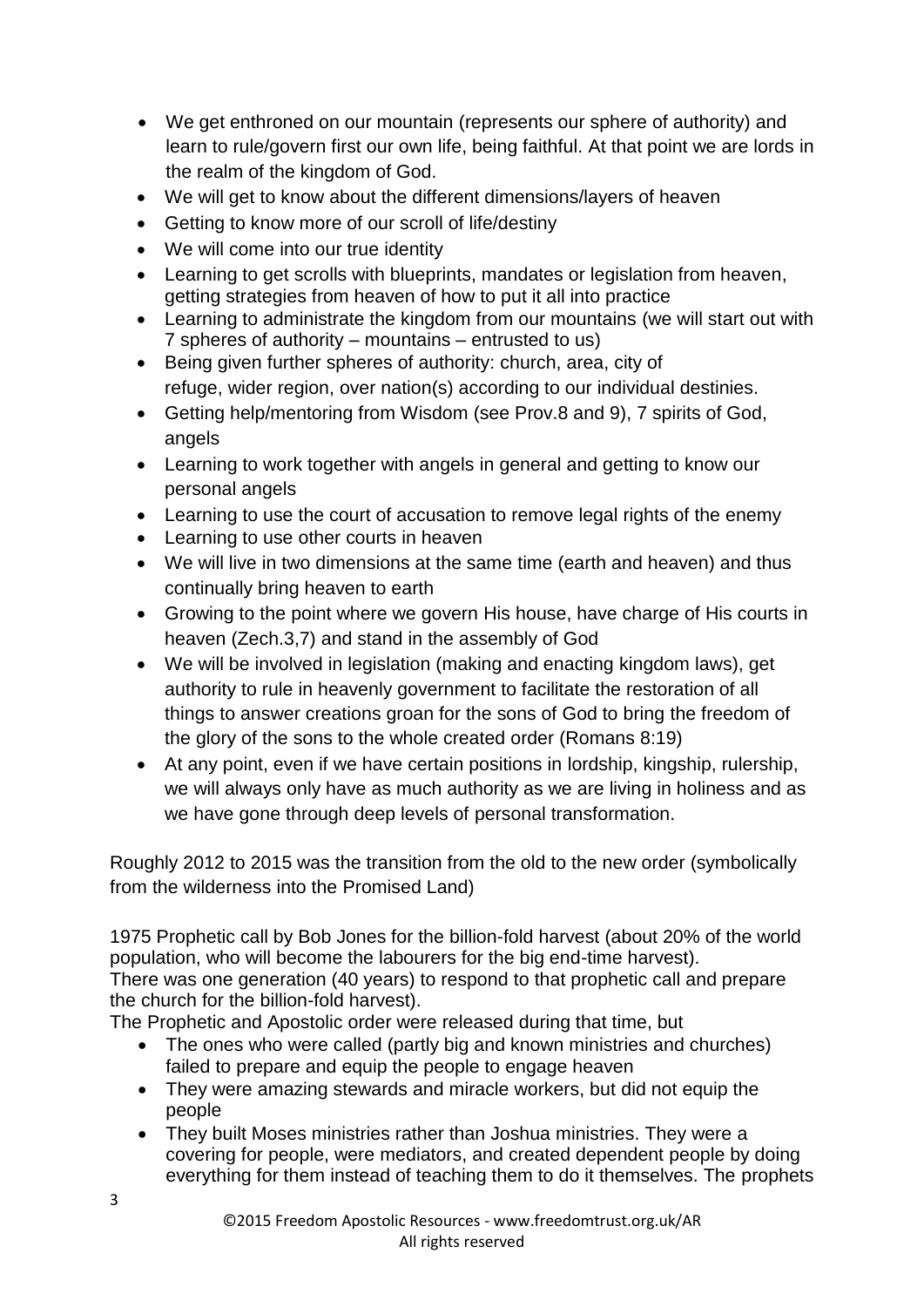should have taught people to get prophecies directly from God; the apostles should have taught them to go to heaven and get blueprints directly from God etc.

- Their focus was just the youth, they should have focused on a united generation = Joshua generation. Joshua and Caleb were 80+
- They should have led a united generation into their supernatural inheritance:
- Establishing Apostolic Resource Centres (cities of refuge, embassies of heaven on earth) living in the overlap of heaven on earth living under the higher spiritual authority and laws of heaven
- But the Moses Generation built mountains of their own ministry rather than equip people to engage God for themselves. They built covering ministries (they were over the people, people could not see heaven) rather than foundational floors to release others into their destinies. Being over them they told people what to do, created dependent people.)

#### **We have now entered a new season** The new era of God's government

- God is raising up a new order in the kingdom: The order of Melchizedek (Heb. 6:19, 7:1) King, Prophet, Legislator, Oracle, Scribe
- The old governmental order of the 5 fold ministries has come to an end
- $\rightarrow$  We have transitioned from the Moses generation to the Joshua generation

#### **Joshua generation =**

- o Forerunners who mentor the next generation into their supernatural heavenly inheritance.
- o Called to embrace progressive revelation of God's kingdom
- $\circ$  Called to bring heaven to earth
- o Called to leave the old religious institutional ways and embrace new kingdom ways
- o Operates in the function of the order of Melchizedek
- o Called to live a **supernatural lifestyle:**
	- Being like Jesus and doing the earthly and heavenly works of Jesus John 14:12
	- Doing it the same way Jesus did it, in a full intimate love relationship with the Father being able to see, hear, know and do His will, John 14:10-11
	- Living in heaven and earth simultaneously
	- Being a home for God (God lives in us) and a gateway of heaven on earth (bringing heaven to earth)
- Masses of people are now in the valley of decision. Will they decide to be a Joshua generation and step over the Jordan into the New, leaving the old ways behind? Or will they decide to be a Moses generation staying in the wilderness/ the old ways and thus missing out on their inheritance?
- God will come and fill every person, every ekklesia (church built according to God's bueprint) etc. that looks like heaven, that reflects heaven that has